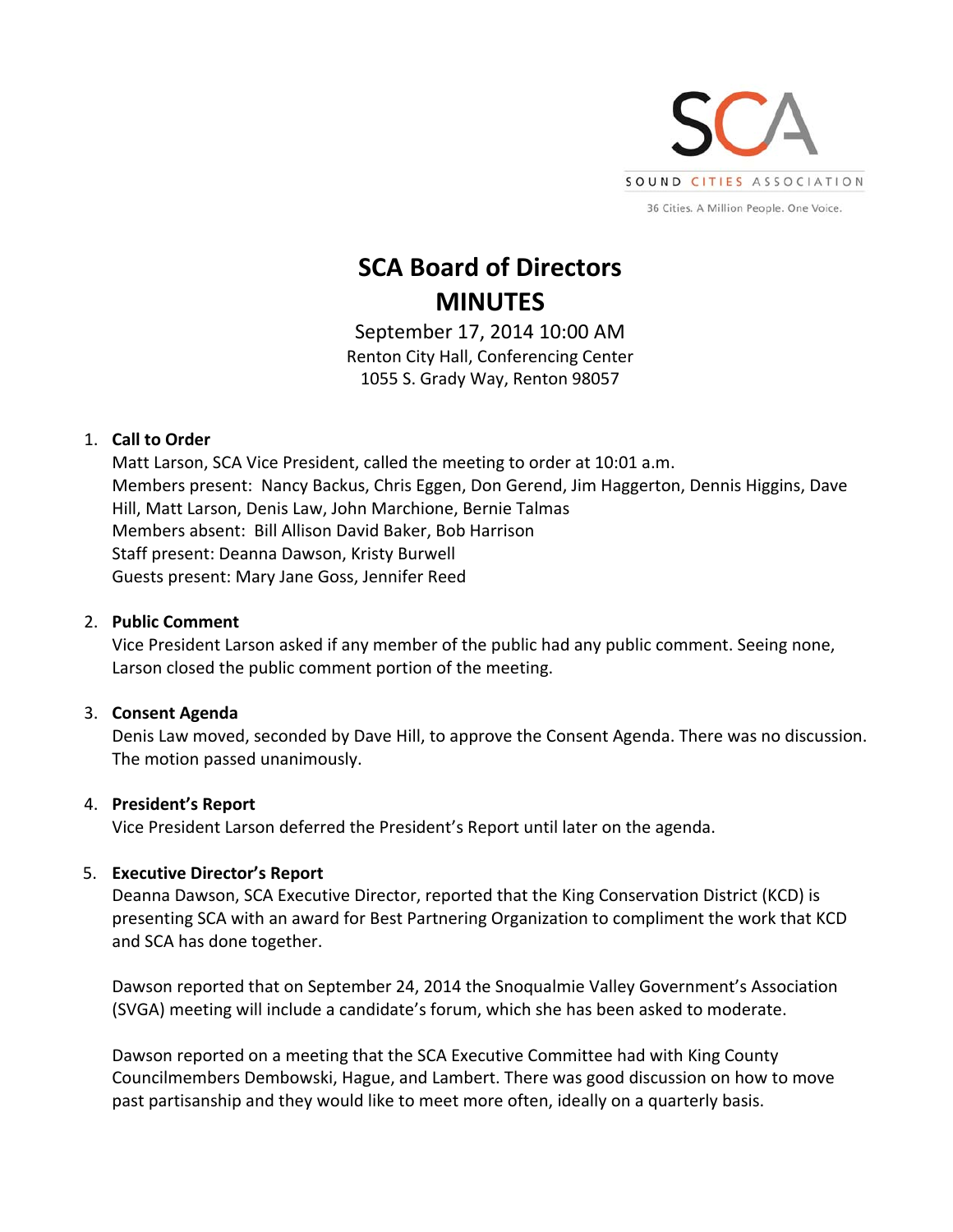Dawson reported that the SCA Executive Committee is meeting with Seattle Mayor Ed Murray tomorrow, September 18, 2014. Dawson noted that the group will follow up on last week's regional transit summit meeting.

Dawson reported that SCA staff is working on the 2015 SCA draft budget, which will be presented to the Finance Committee at its next meeting.

Next, Dawson reported on the King County budget and its effects on cities. There are major funding issues surrounding public health and transit. Dawson passed around a striking amendment that King County Councilmember Rod Dembowski presented to the council, as well as a comparison chart on the alternative February 2015 service reduction proposal. Dawson noted that SeaTac City Manager Todd Cutts encouraged SCA to form a small group to review and give feedback to King County regarding its budget.

Dawson passed around a flyer for the Youth Action Plan that listed four community conversations that will take place in October at different locations around the county for the Youth Action Plan. She noted that these conversations will highlight the needs of youth in communities and identify where additional services are needed. Dawson reported that she is working on also getting the County to hold a community conversation in the North, likely in Shoreline.

Dawson reported that SCA has opened a new bank account at Sound Credit Union, which has a higher rate of return and is a local bank, two criteria that the Board was seeking in a new financial institution. This new account is in response to the Umpqua Bank and Sterling Bank merger and protecting the organization's funds at the FDIC insured levels.

Dawson provided an update on the health and human services transformation plan and Communities of Opportunity (CoO). She reported that the Seattle Foundation is giving SCA an honorarium of \$3,000 in recognition of the ED's participation in the process.

Denis Law raised an issue about the PSERN radio replacement project, and asked that concerns be raised in the upcoming SCA meeting with mayor Murray.

#### 6. **PIC Chair's Report**

Bernie Talmas, PIC Chair, reported on the September 10, 2014 meeting of the PIC, where the PIC Nominating Committee made appointment recommendations.

Bernie Talmas moved, seconded by Dave Hill, that the Board appoint Council President Dana Ralph, Kent, to an alternate seat on the Puget Sound Regional Council (PSRC) Transportation Policy Board (TPB); Councilmember Joseph Cimaomo, Jr., Covington, to a member seat on the Regional Law, Safety, and Justice (RLSJ) Committee, and Councilmember Ed Prince, Renton, to a member seat on the Regional Water Quality Committee (RWQC), as recommended by the PIC on September 10, 2014.

There was no discussion. The motion passed unanimously.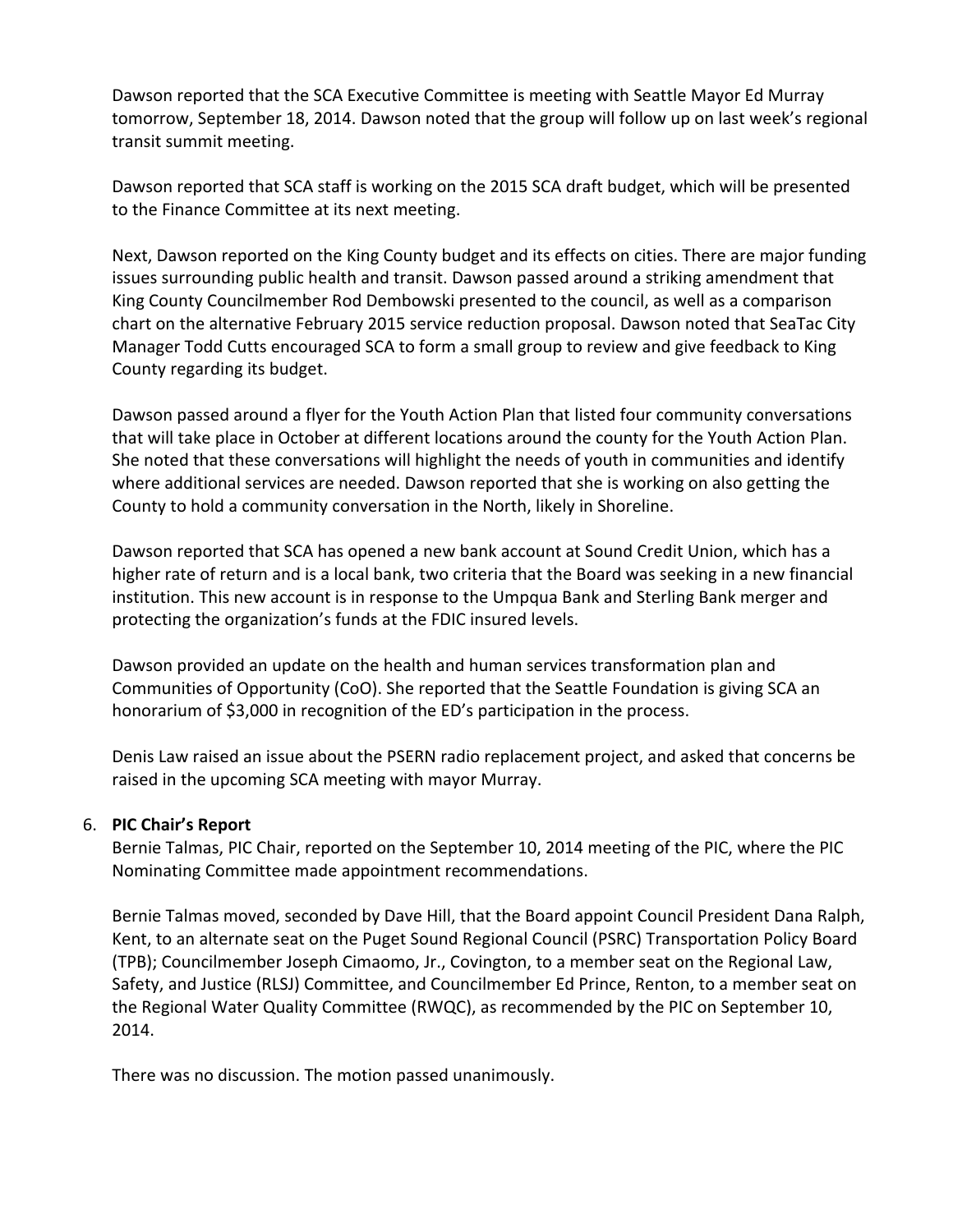Chair Talmas reported that the PIC gave authorization to the PIC Nominating Committee to make a recommendation directly to the SCA Board for the open seats on the King Conservation District (KCD) Advisory Committee.

Bernie Talmas moved, seconded by Don Gerend, that the Board appoint Councilmember Mary Lou Pauly, Issaquah, from alternate to member, and appoint Councilmember Nancy Tosta, Burien, and Councilmember Brenda Fincher, Kent, as alternates on the King Conservation District (KCD) Advisory Committee.

There was no discussion. The motion passed unanimously.

Chair Talmas reported Mayor Marchione had made a suggestion regarding asking for legislation to allow a regional taxing authority, possibly a three or four county area, to address transportation issues.

He also reported that the SCA Leadership met with King County Executive Constantine who provided a highlighted list of changes or no changes in the county 2015/2016 biennial budget.

Chair Talmas also reported on some other items that the PIC discussed including: psychiatric boarding; public health funding and shortfall, which will affect closing four clinics; transit cuts and the work of the SCA transit ad hoc committee; the school siting issue has been delayed; and discussion on the transfer station plan review.

In response to the report about the meeting with Executive Constantine and the budget discussion, Mayor Hill asked a question about funding for Sheriff's services. Dawson noted that the budget had not yet been released and so they would follow up after the details of the budget were released. Mayor Law asked a question about jail bookings. While Constantine had noted there would be no changes in jail booking affecting cities, Mayor Law noted that the contractual cost to cities for jail bookings had decreased.

# 7. **City Manager's Report**

Deanna Dawson reported that the City Managers and Administrator group has appointed Bob Harrison, Issaquah City Administrator, to the SCA Board of Directors.

#### 8. **Discussion Items**

#### **EDC:**

Deanna Dawson reported that the Economic Development Council of Seattle and King County (EDC) has voted to provide a seat for an SCA representative on its Executive Committee. While some SCA members hold seats on the EDC Board, SCA is not represented currently on the Executive Board, where more decisions are made. Members agreed that the new appointee should be an elected official, a member of the SCA Board, and a financial contributor to the EDC.

*President John Marchione arrived.*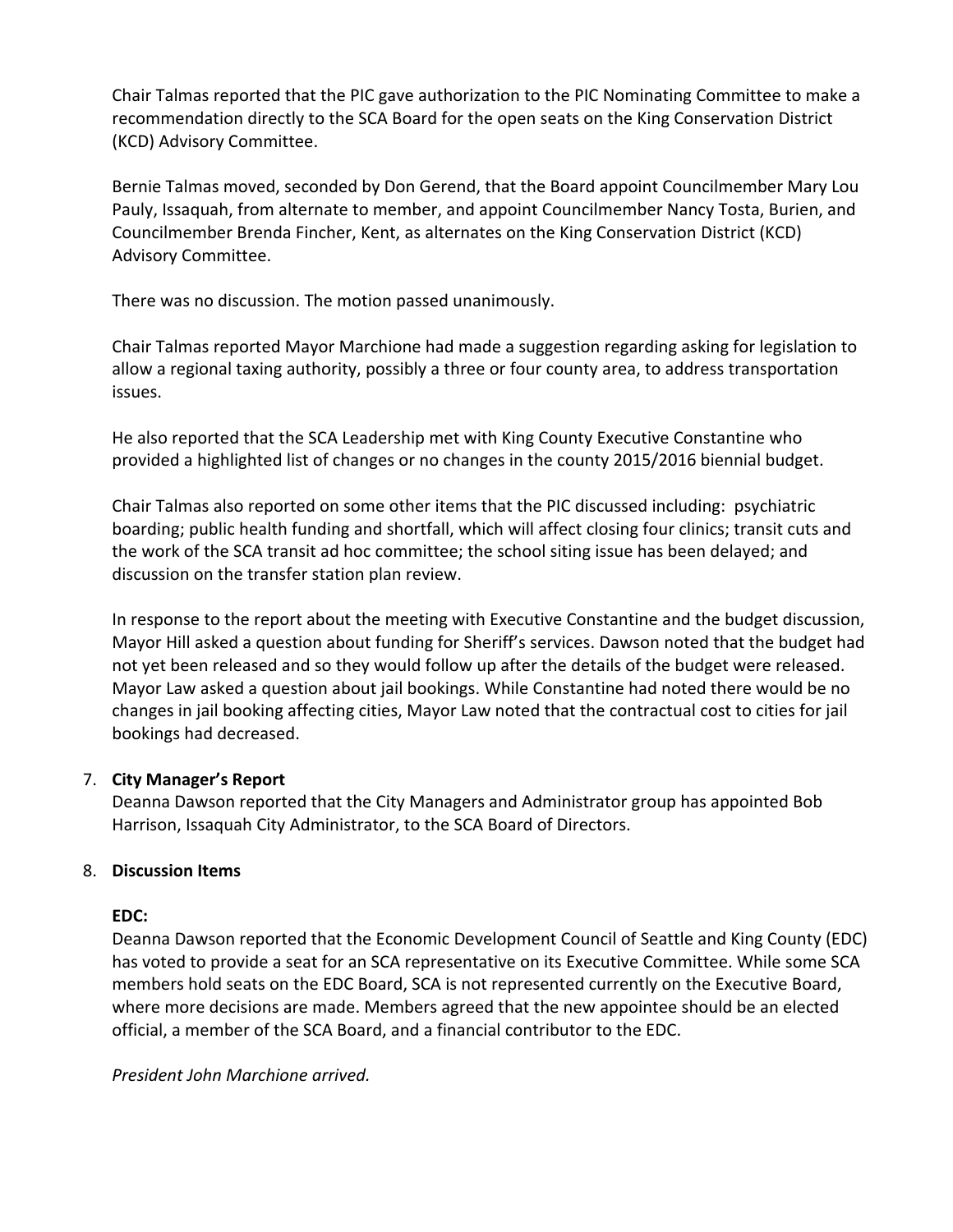Dave Hill moved, seconded by Denis Law, to appoint Nancy Backus to the Economic Development Council of Seattle and King County (EDC) Executive Committee.

There was no discussion. The motion passed unanimously

Dawson reported that the EDC had asked if SCA would like to be listed as a partner on a series of upcoming workshops. There would be no cost to SCA, who has a reciprocal partnership with the EDC. The Board agreed to allow the use of SCA's logo.

## **SCA Board Terms:**

President Marchione reported that in reviewing the SCA Board terms, they started out as staggered terms, but through different situations the rotating terms have been lost. Dawson passed around a handout outlining the current terms of board members. All South members were elected last year. 2 of 4 members should have been elected to unexpired terms, but due to the at-large method of elections, the slots were not designated. The Board agreed that they did not wish to change the method of electing members- they agreed that having at-large elections was better for encouraging participation. They agreed that the best method to address the current situation would be to ask for volunteers or draw straws to determine which Board members would stand for election again this year. Dennis Higgins of Kent volunteered. *(Note‐ following the Board meeting, Mayor Bill Allison also volunteered to stand for election in 2015.)*

## **PSCAA:**

Dawson provided an update on the Puget Sound Clean Air Agency (PSCAA) Advisory Council. The PSCAA is agreeable to adding seats on the Advisory Council for other cities, but has not yet taken action. Dawson has followed up with AWC about making a legislative change to allow for other cities to have Board seats. AWC staff has indicated it would support if there was no opposition from other cities. Dawson is attempting to meet with the Board Chair, who is from Everett. The Board suggested also raising this issue with Mayor Murray.

# **Area Agency on Aging for Seattle and King County (AAA) Advisory Committee:**

Dawson reported on the Area Agency on Aging for Seattle and King County (AAA) Advisory Committee. There is currently one open seat for an elected official on the Advisory Committee, previously held by Ava Frisinger. Dawson inquired if the Board would like to have SCA appoint a member to fill this vacancy. The Board agreed that it did. There has also been discussion at the AAA about how to get more cities involved, and they have floated the idea of having SCA be a "sponsor." There would be no charge, but sponsoring agencies have 9 seats that they appoint to the Committee. The Board would like more information before proceeding.

#### **Public Health Funding:**

Next, Dawson reported on the public health funding crisis, and the possible closure of 4 clinics. King County is partnering with Seattle and Planned Parenthood to keep the White Center clinic open. They are also talking with federal Way about a similar partnership. Mayor Backus reported that Auburn has had similar conversations, but is unsure whether they could provide the necessary funding. The PIC discussed this matter and had strong concerns about the closure of the clinics. They want SCA to take a position supportive of finding additional funding. The group discussed possible e-cig taxes as a potential source of funding.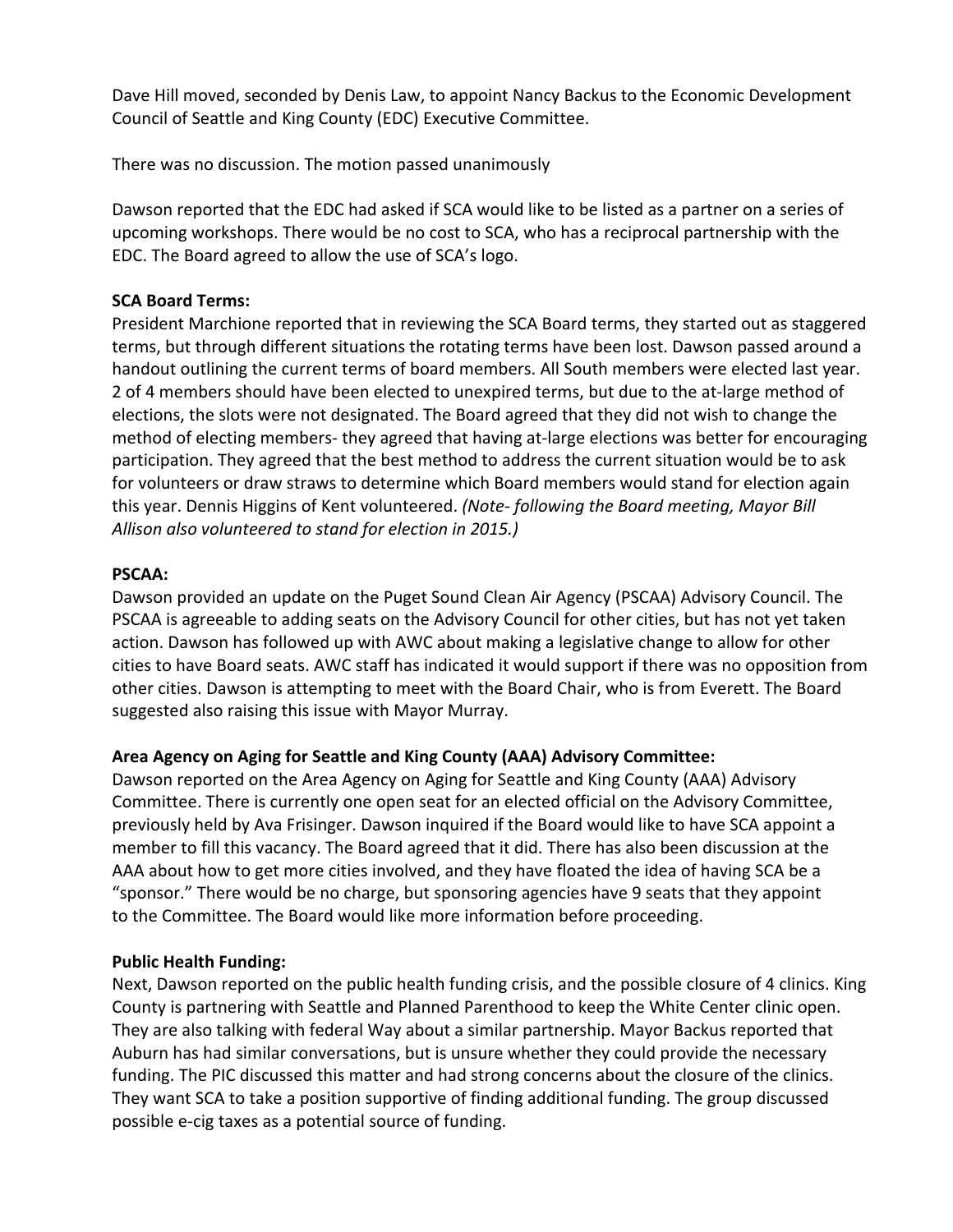Members raised concerns about the closures of clinics affecting the areas of the county that most needed the services. They discussed how poor transit service exacerbated by cuts would compound the situation. Members also raised concerns about individual cities being asked to provide funding for a county service, or risk a lack of services. Questions were raised about the amount of the funding gap, and the amount cities would have to contribute. Nancy Backus shared that it will cost \$400K to break the lease for the Auburn clinic. Members also raised concerns about the financial errors in the health department that may not have caused the lack of funding, but masked the problem such that there was little time to react to the funding crisis.

#### **County Budget:**

The Board agreed that a subcommittee should be formed to take a hard look at the County budget, including issues of Metro and public health.

Chris Eggen moved, seconded by Nancy Backus, to charge the Finance Committee to be the SCA budget committee to review the King County budget.

The motion passed unanimously.

The Board suggested that it would be helpful to have someone from the County meet with the committee to review the budget. Dawson agreed to approach the County on this.

# **Transportation:**

President Marchione discussed challenges with getting the State to adopt a statewide transportation bill, and discussed the possibility of seeking authority at a regional level. The Puget Sound region brings in more dollars in gas tax than it receives back for projects. If a Puget Sound region only additional gas tax were implemented, perhaps more Puget Sound projects could be funded with a lower gas tax. The Board was interested in learning more about such a proposal, and encouraged President Marchione to discuss with partners in the legislature. Marchione noted that cities needed to do a better job of making the case for transportation needs. PSRC will also be working on this issue, and putting together a list of projects needed in the region and the amount needed to fund.

Marchione also reported that in a recent conversation with Executive Constantine, he had noted that his biggest priorities for transportation funding were funding of Sound Transit, and Metro.

President Marchione asked about whether the ad hoc committee formed to discuss Metro had a policy statement to bring to PIC. Dennis Higgins reported that they had been looking at a possible statement, but had withdrawn it given the Executive's revised proposal on cuts, which had rendered the position moot. Dawson noted that in their recent meeting with Executive Constantine, he had proposed forming a new Regional Transit Task Force (RTTF). This would be formed at end of 2015 (after budget adoption) or beginning of 2016. The ad hoc committee could help give direction as to what is important to cities in that process. President Marchione noted that the peer review report of Metro was coming out as well. He noted that the existing service model doesn't adequately account for differences between urban, suburban, and rural areas. He noted that the RTTF had done good work and established good priorities (such as social and geographic equity) but the implementation by Metro needed improvement.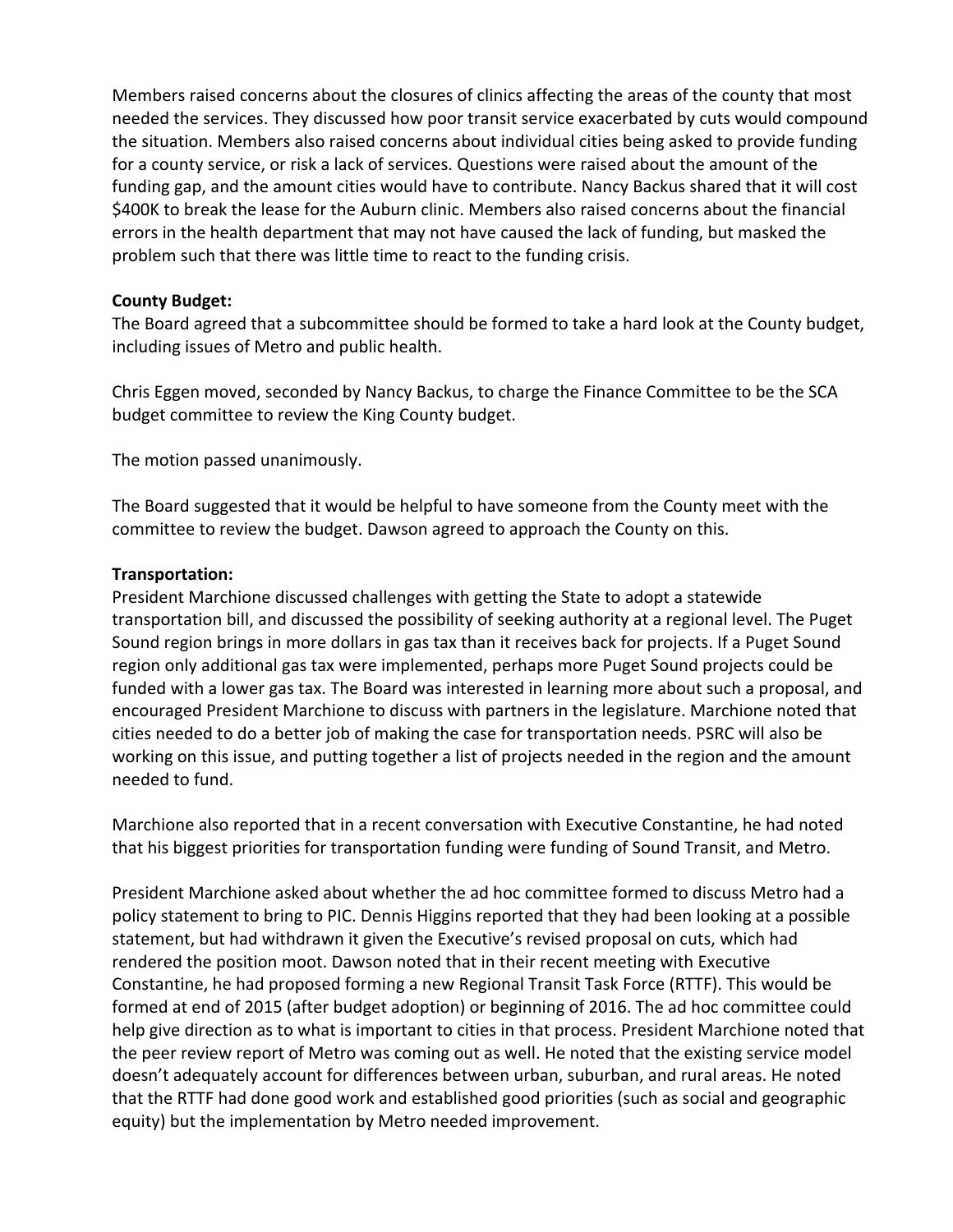Chris Eggen, who had served on the original RTTF, agreed. Dave Hill commented that the productivity measures were not fair to outlying communities. Matt Larson agreed, and noted that his part of the County was putting in far more revenues than they were seeing back in service.

President Marchione sought feedback from the Board on how to involve cities and get more feedback. Jim Haggerton cautioned against forming a new group rather than having existing committees take on work to avoid duplication of efforts. Bernie Talmas thought that having Marchione do additional ground work would be efficient. Nancy Backus agreed that having a definite direction and well‐formed options for cities to react to would be helpful.

President Marchione reported that Kim Allen and Redmond staff were working on rewording a possible policy position for the ad hoc committee. Dennis Higgins was supportive. Dave Hill noted that there needed to be a revamped formula for transit productivity. He was supportive of having a meeting of mayors to give feedback on transportation.

Denis Law expressed concerns about the continual failure of the legislature to address the transportation needs of the region. He encouraged President Marchione to get a sense from Rep. Clibborn on progress. He expressed particular concern about funding 520, and 405 and 167. Matt Larson also commented on the need to find funding to finish 520.

Talmas commented on the productivity model at Metro and the need for a restructure. Eggen suggested that the ad hoc committee take this on. Marchione agreed, and suggested that this should be taken on after the peer report is released.

#### 9. **For the good of the order**

Don Gerend commented that coal trains and oil trains serve no benefit to greater Puget Sound. Gerend feels that SCA should take a position opposing the Pacific Gateway Terminal. AWC has a committee that has been talking about this and it might be worth coming together and agreeing on a cohesive statement. Gerend added that we don't want to hinder Amtrak or Sounder. President Marchione stated that it could come through PIC and asked members to volunteer staff to help draft the potential policy statement.

Chris Eggen commented that at PSRC Transportation Policy Board (TPB) last year there was a delay in committing funds and a scramble to make sure the region did not lose money. PSRC will create new, stronger policies to avoid this in the future.

Nancy Backus mentioned the Safe Energy Leadership Alliance, which started as an alliance against coal trains. There is a letter to the governor that is going around regarding oil tankers specifying a date when old oil cars should no longer be allowed.

Don Gerend commented on the request to change the payment due date on the Public Works trust fund loans. This would require cities to give money back ahead of time. Cities can make the decision if they want to make a payment early.

Don Gerend also commented on the state budget and a presentation given by the state budget director, David Shoemaker. Gerend can make the PowerPoint presentation available to members.